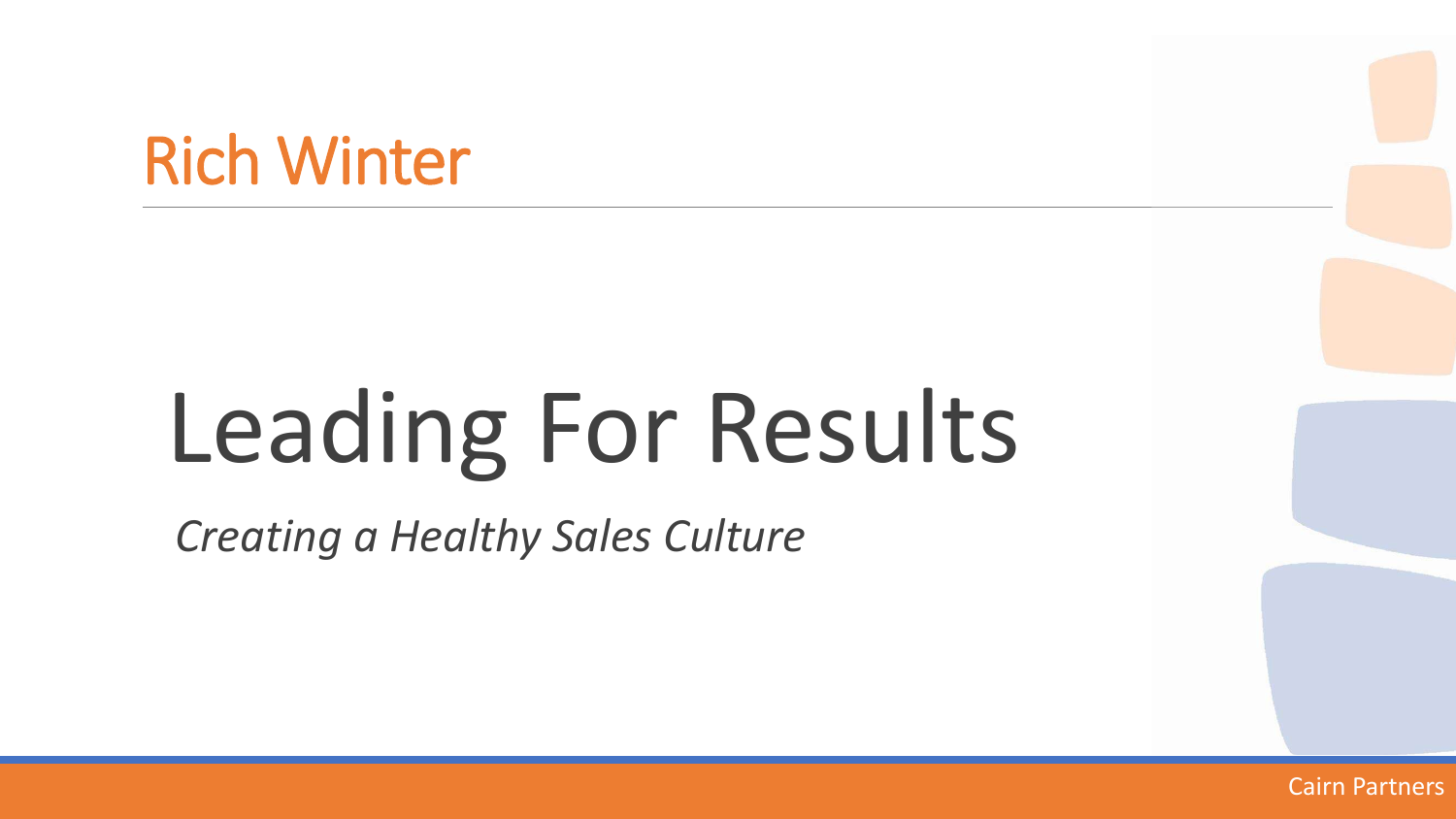

#### Cairn Partners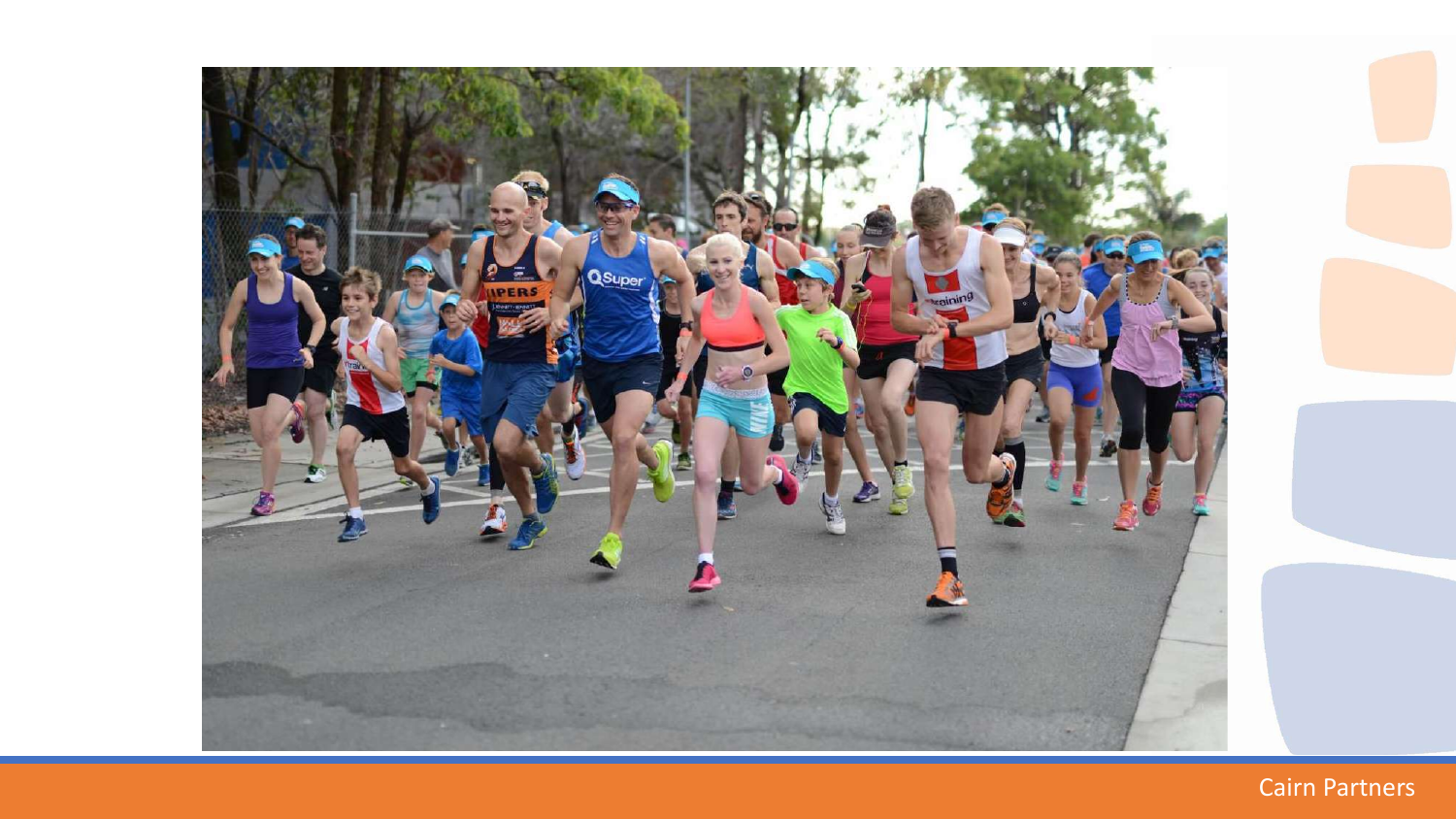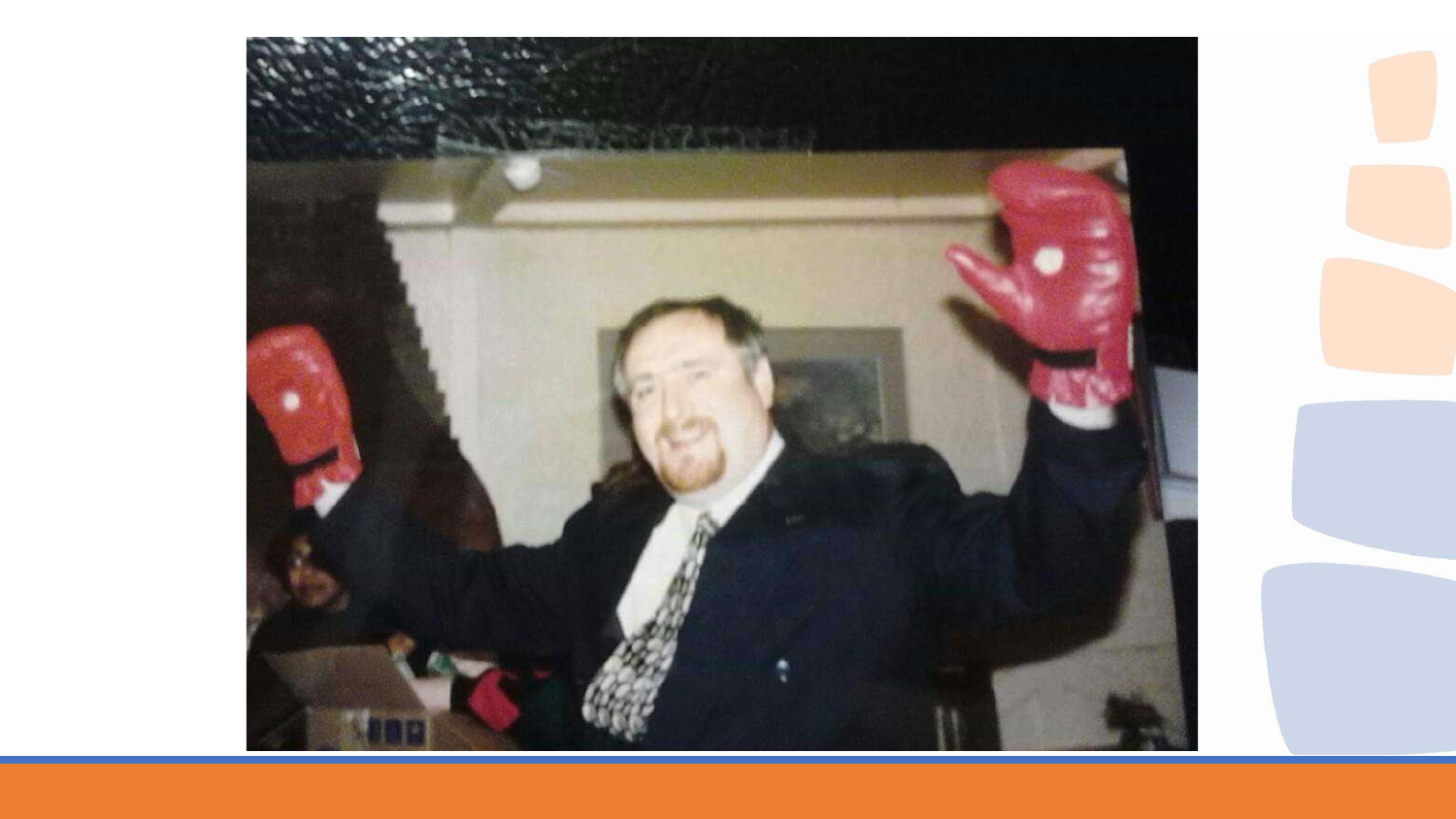**Recruiting** 

Recruit with urgency!

Scout for talent

- Shop your competitors
- Ask local churches
- Parallel industries (Insurance/Hospitality/Senior living)

Employee referrals

Take notice of people speaking other languages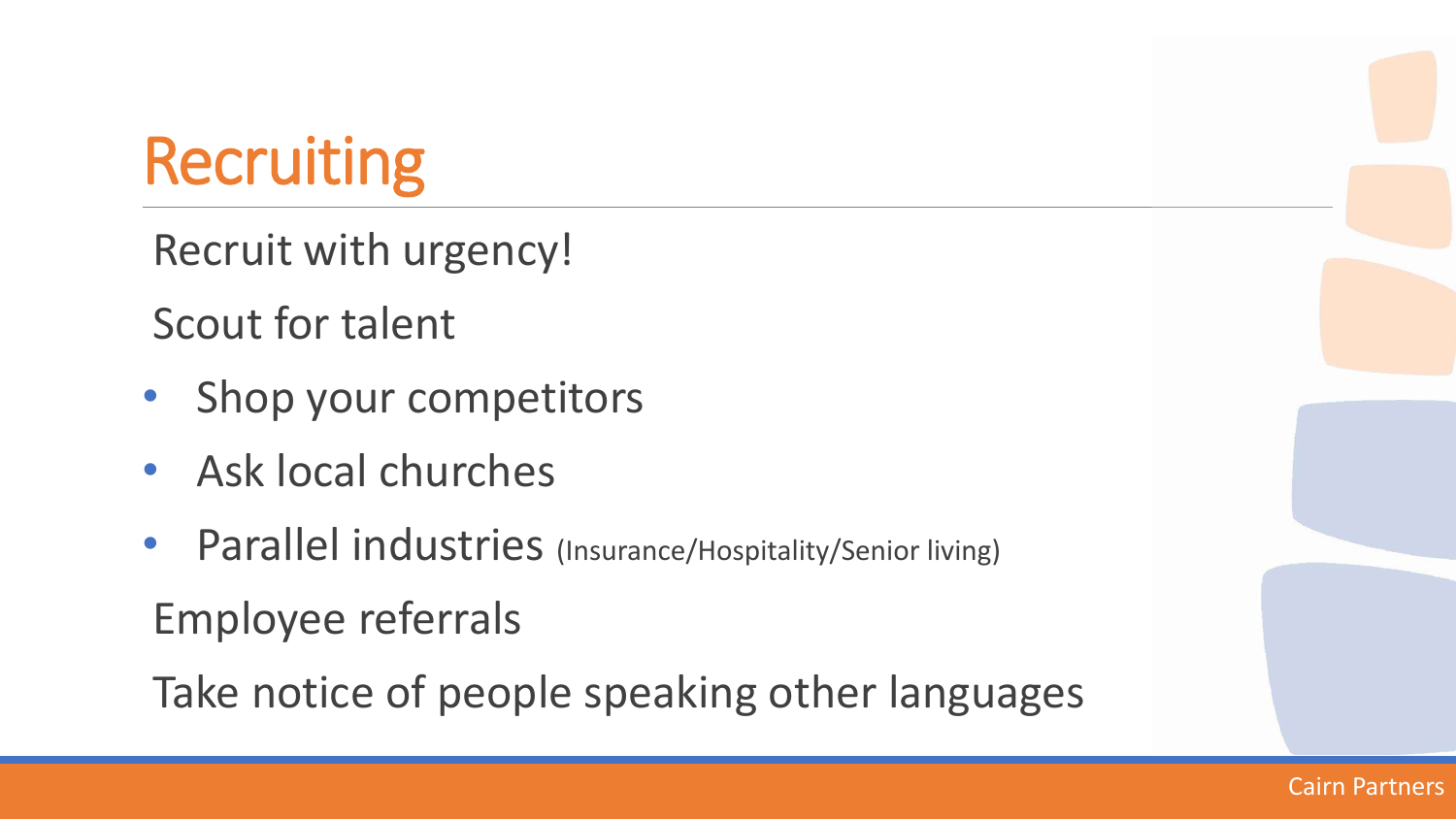## People You Meet



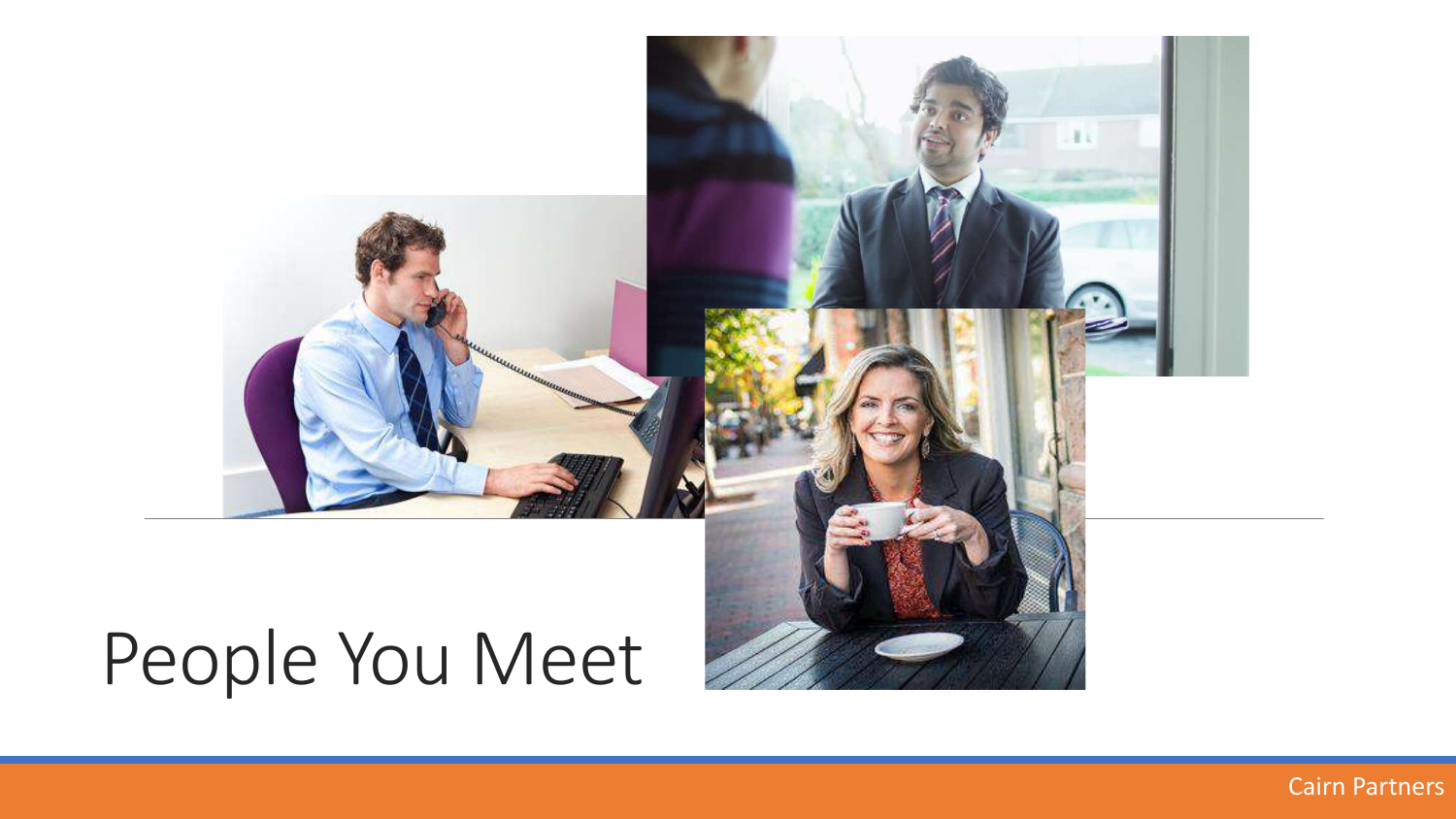### **Training**

Have a standard training program Delegate when you can Require newbies to shadow others

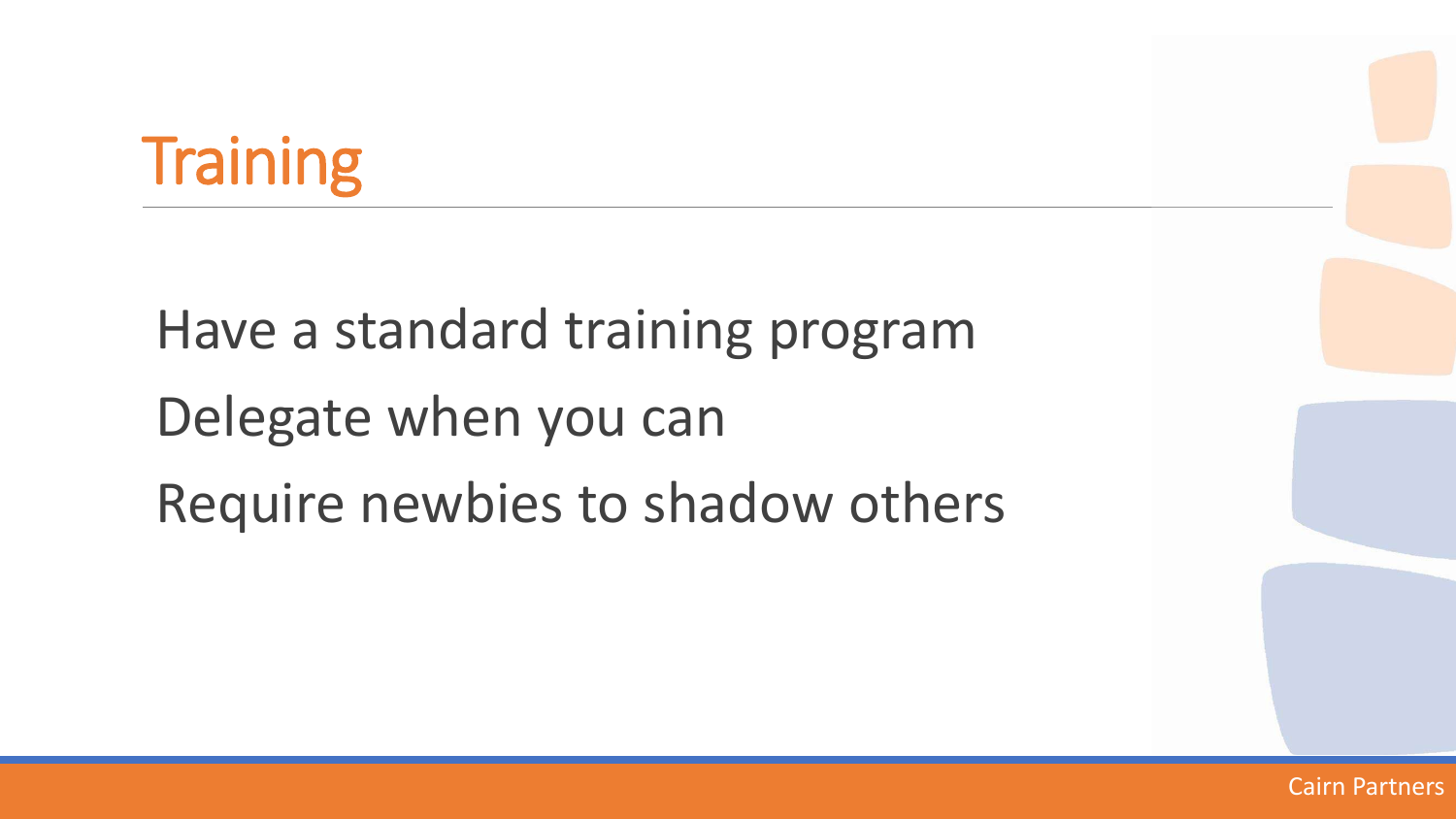### **Training**

Use scripts for prospecting and presentations Regular sales meetings

- Make it worth it
- Plan it and give quality instruction
- Roleplay, Roleplay, Roleplay!
- Roleplay some more!!!

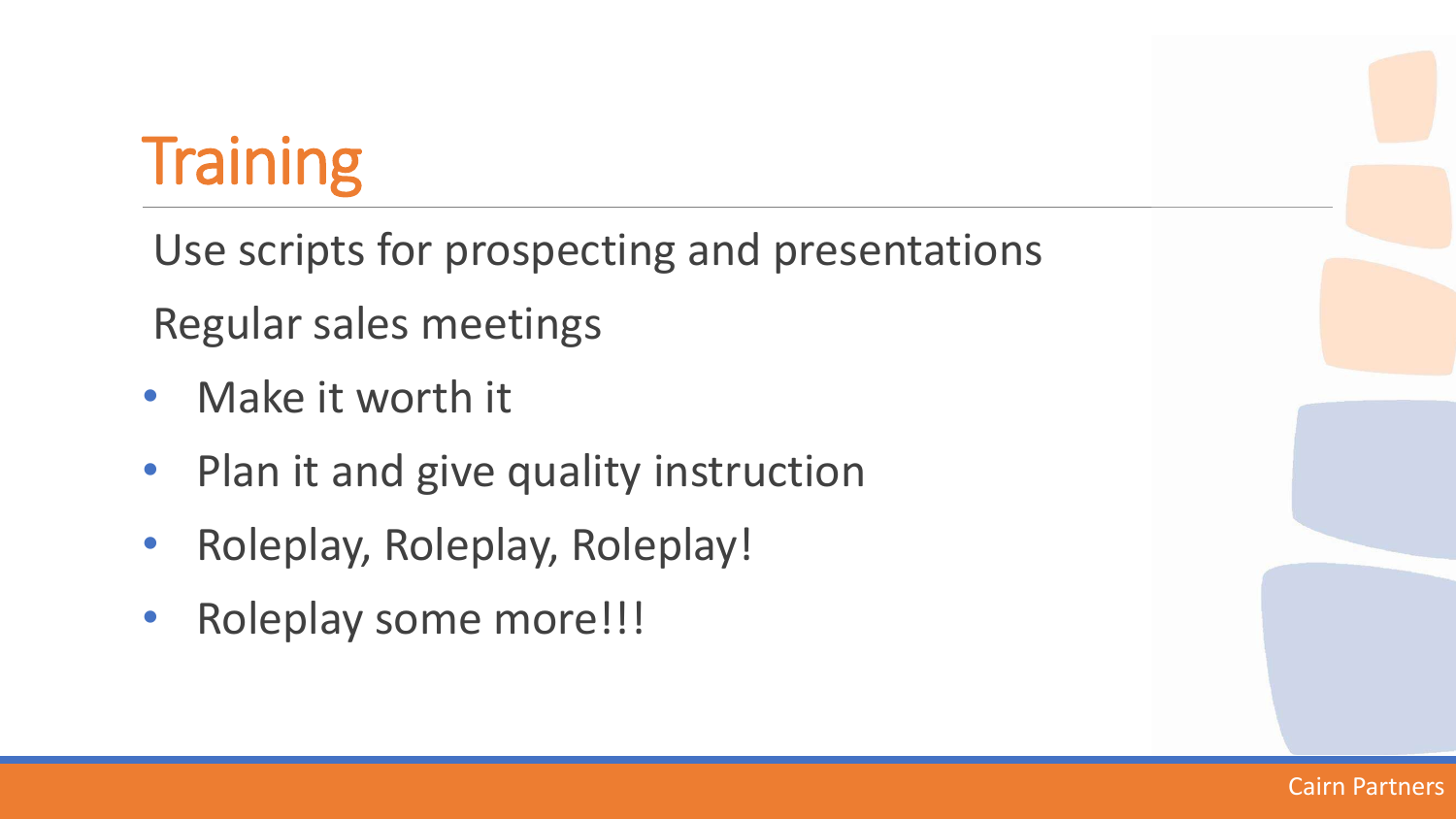#### CRM

The stats speak for themselves

- 41% increased revenue
- 34% increase in productivity
- 24% more likely to hit goal Bottom line
- You must manage the team's activity!

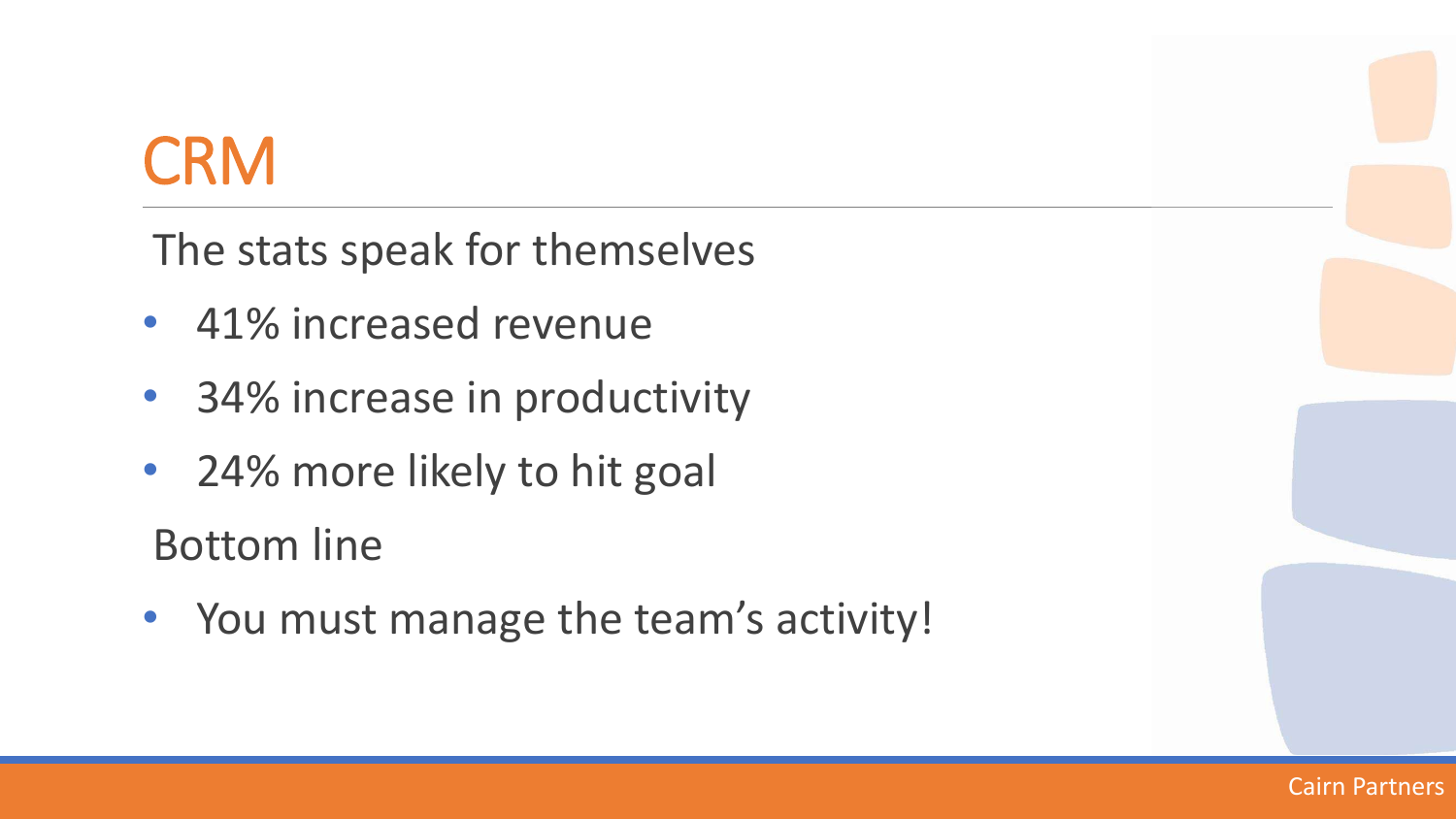#### Eliminate Time Suckers

What are salespeople supposed to do?

• Generate revenue!

Why are they doing non-sales related activities?

- Sitting through entire FD arrangement
- Lead-ins for cemetery services
- Administrative heavy duties

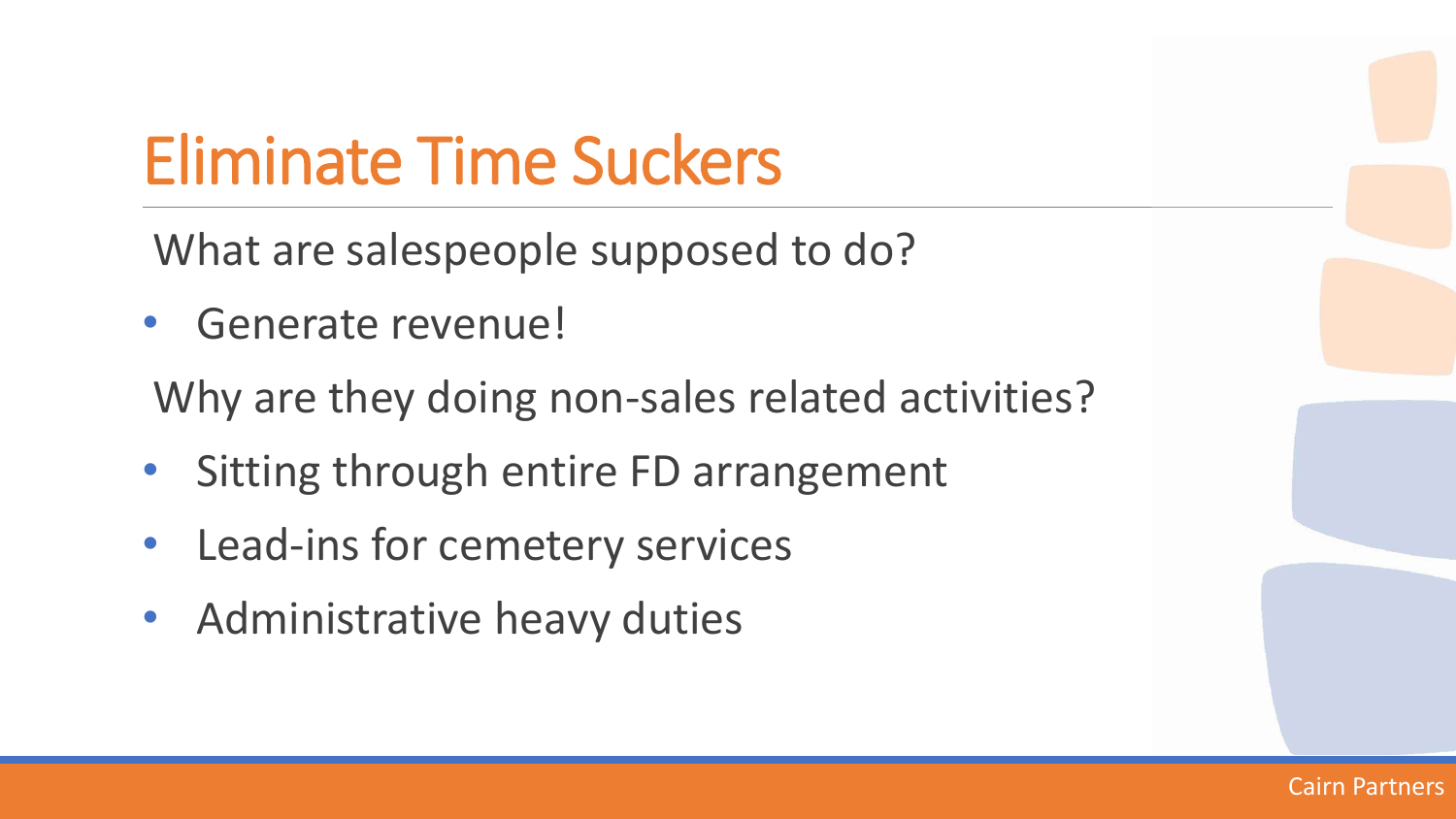#### Have a Plan



#### Cairn Partners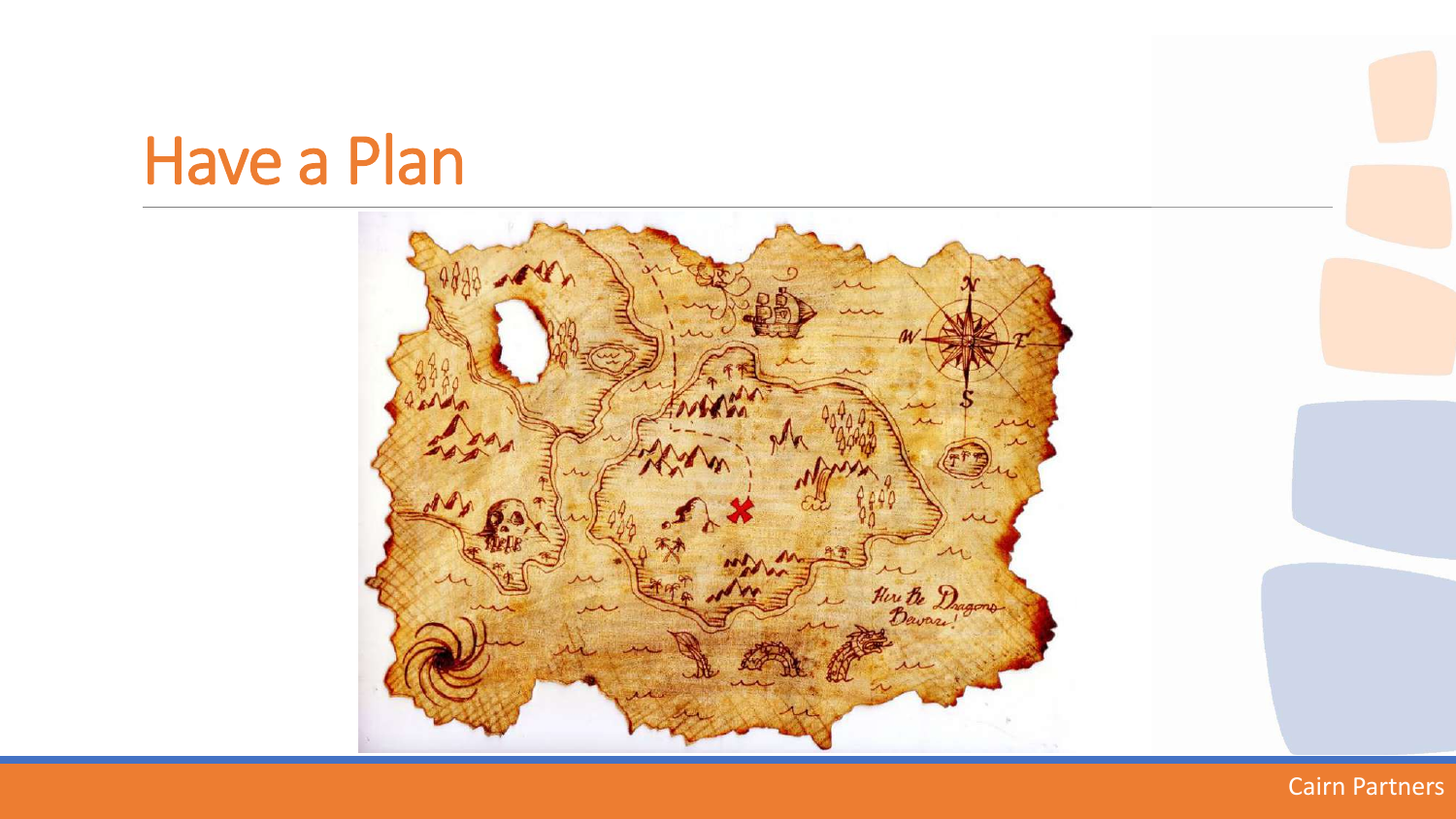#### Surround Yourself With Great People!

Two-up system, continuing care, working the files, CRM, upselling, cross-selling, top-down selling, direct mail, vault presentation, mausoleum presentation, cemetery tours, family estates, casket presentation, urn presentation, prospecting, assumptive close, recruiting, training, pricing, merchandising, overcoming objections, obtaining referrals, group seminars, Zoom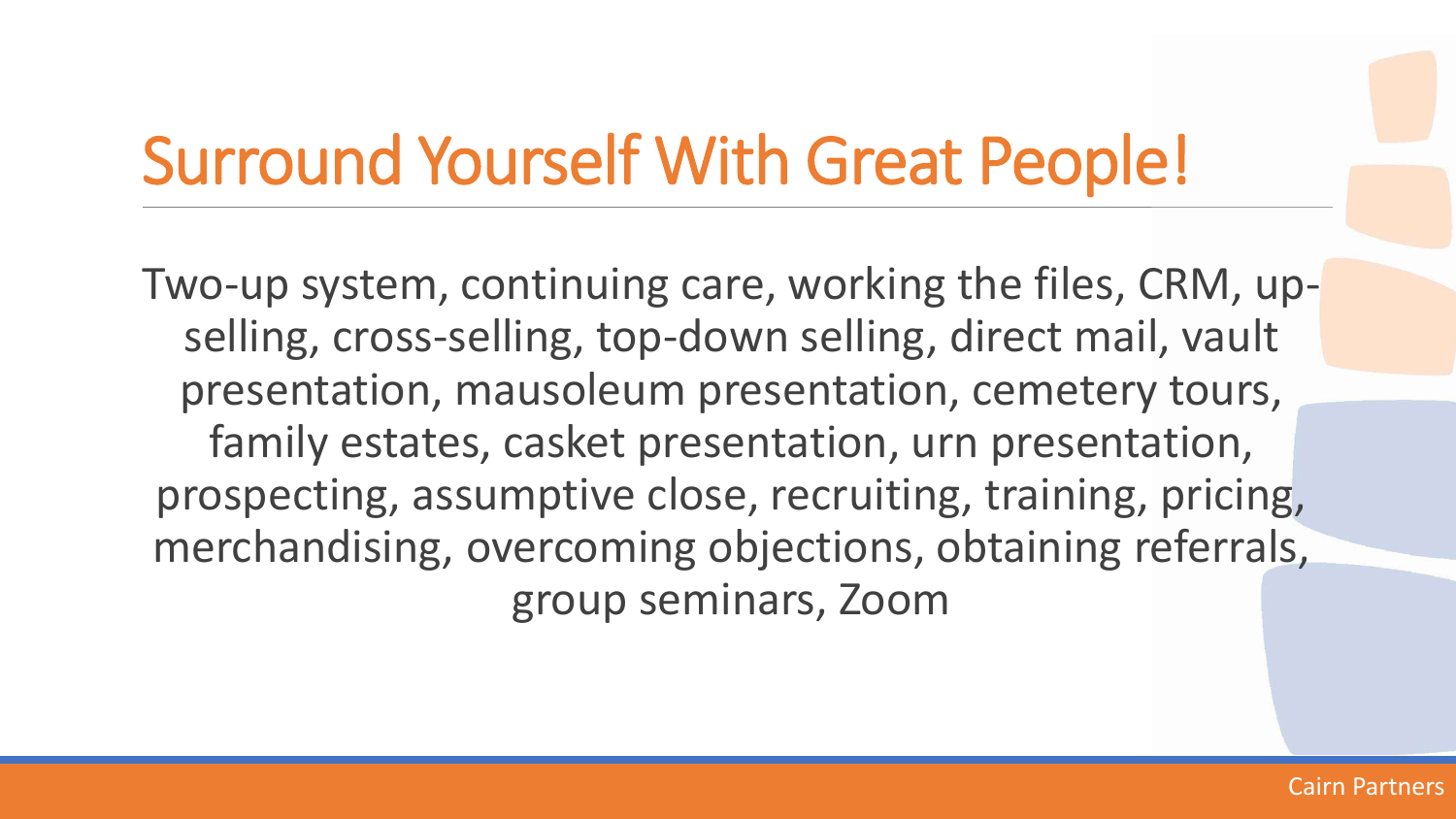#### Surround Yourself With Great People!

If you don't have a mentor… Chances are, you need one!